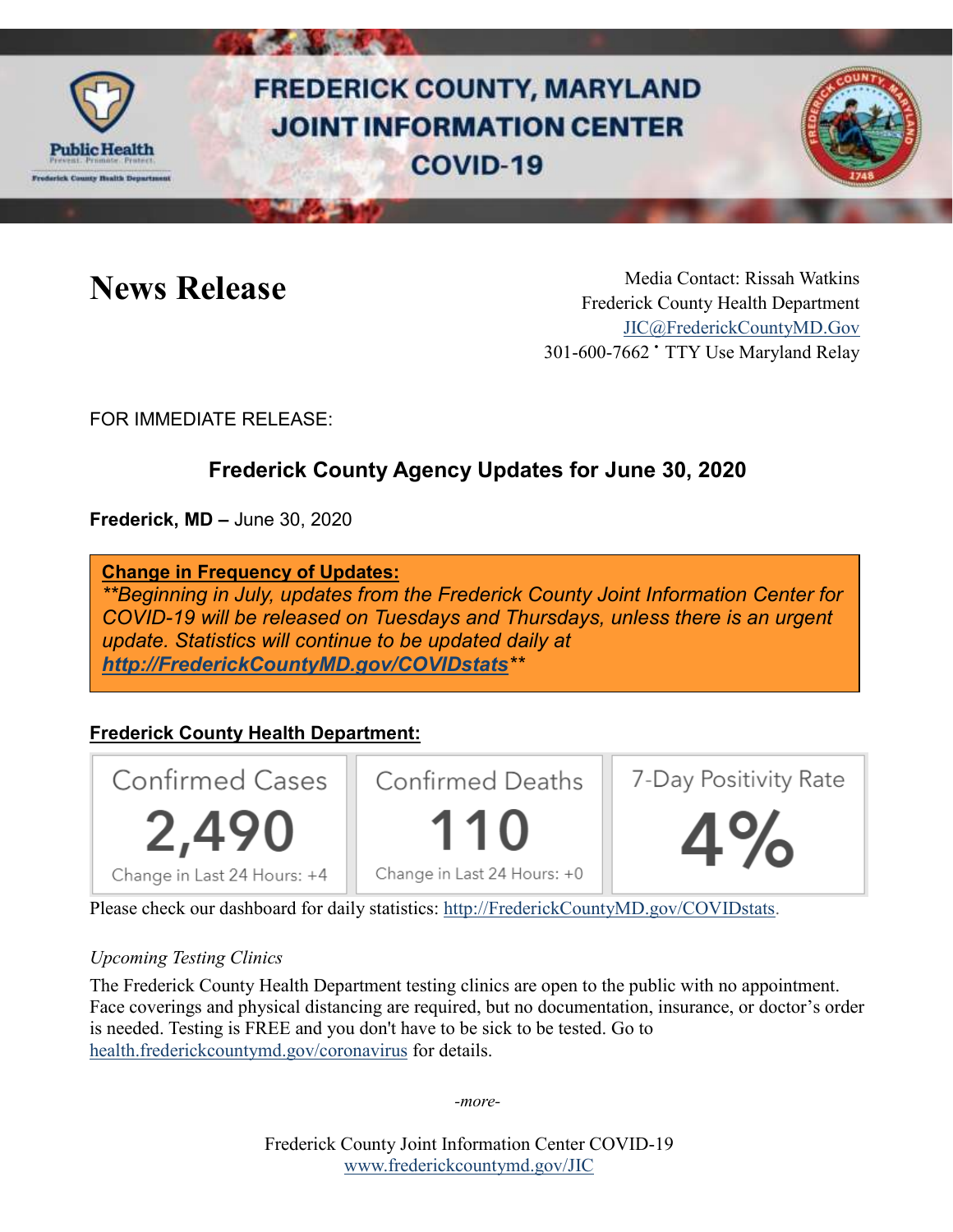

#### **Page 2/JIC**

The next testing clinics will be:

- Thursdays in Brunswick at Railroad Square from 5-7pm
- Fridays in Thurmont in the municipal building parking lot, 615 E. Main Street, from 5-7pm
- Tuesdays at the Seton Center, 226 Lincoln Ave in Emmitsburg, 12-2pm

#### *PPE Update*

In 3 months, the Frederick County Health Department distributed over 450,000 pieces of personal protective equipment (PPE)! With the amazing help of the Frederick County Fire Marshal's Office, they made over 400 distributions to more than 250 recipients throughout the county. While many health care providers are now able to get their own PPE, we are continuing to supply providers when there is a shortage and work on an adequate stockpile so we can be prepared for future needs.



*-more-*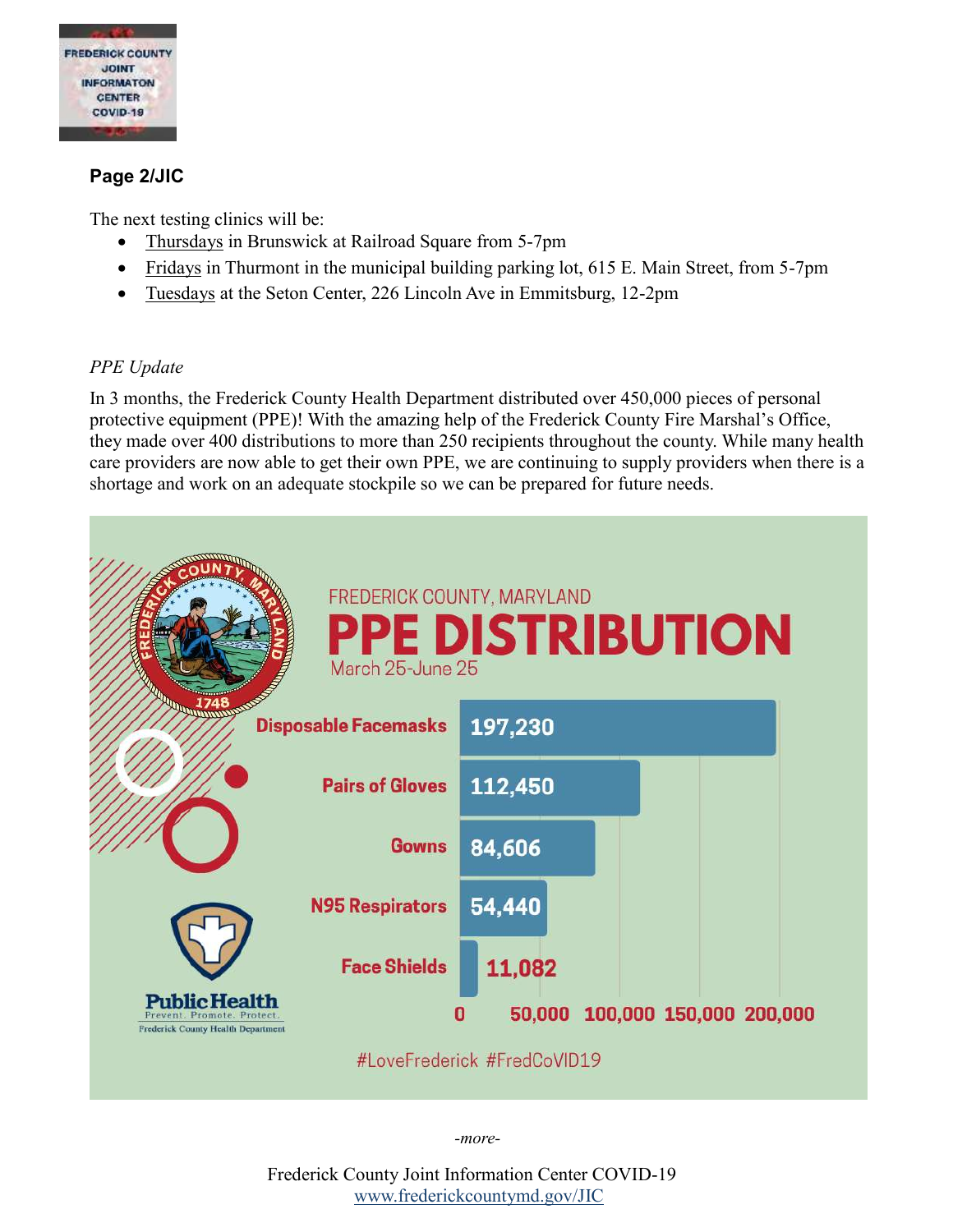

### **Page 3/JIC**

## **Maryland Department of Health**

*Contact Tracing: Respond. Connect. Recover*

MDH's contact tracing program works like this: when an individual tests positive, case investigators reach out to that person by phone within 24 hours. Based on information collected about the COVID-19 positive individual's symptoms and contact history, case investigators will call other people with whom the individual has had close contact and provide necessary guidance about monitoring symptoms, isolating at home and getting tested.



The contact tracer will ask about the individual's health, symptoms, duration of symptoms and interactions with other people. A contact investigator will never ask for Social Security numbers, financial or bank account information or personal details unrelated to COVID-19. They will not ask for photographs, videos, passwords or payment.

### **JIC:**

*From the State of Maryland Office of People's Counsel*

Governor Hogan has reissued the Executive Order that now extends the prohibition of utility turn-offs and late fees through August 1, 2020.  View the updated Executive Order[here.](https://governor.maryland.gov/wp-content/uploads/2020/06/Utility-Shutoffs-and-Late-Fees-3d-Amended-6.29.20.pdf)  For more information please visit [the OPC](http://www.opc.maryland.gov/) website.

Underemployed? Unemployed? Do you need help paying your gas and electric bill? You may be eligible to apply for assistance through the State Office of Home Energy Programs (OHEP) or the Supplemental Nutrition Assistance Program (SNAP).

- Apply at [www.mydhrbenefits.dhr.state.md.us](http://www.mydhrbenefits.dhr.state.md.us/)
- Apply by Phone: Call 1-800-332-6347 Mon- Fri, 8AM-4:30PM if you need help with an application by phone.
- Apply by Mail: No internet access? Call 1-800-332-6347 Mon- Fri, 8AM-4:30PM to request an application by mail.

See [www.opc.maryland.gov](http://www.opc.maryland.gov/) for more updates on utilities and resources.

*-more-*